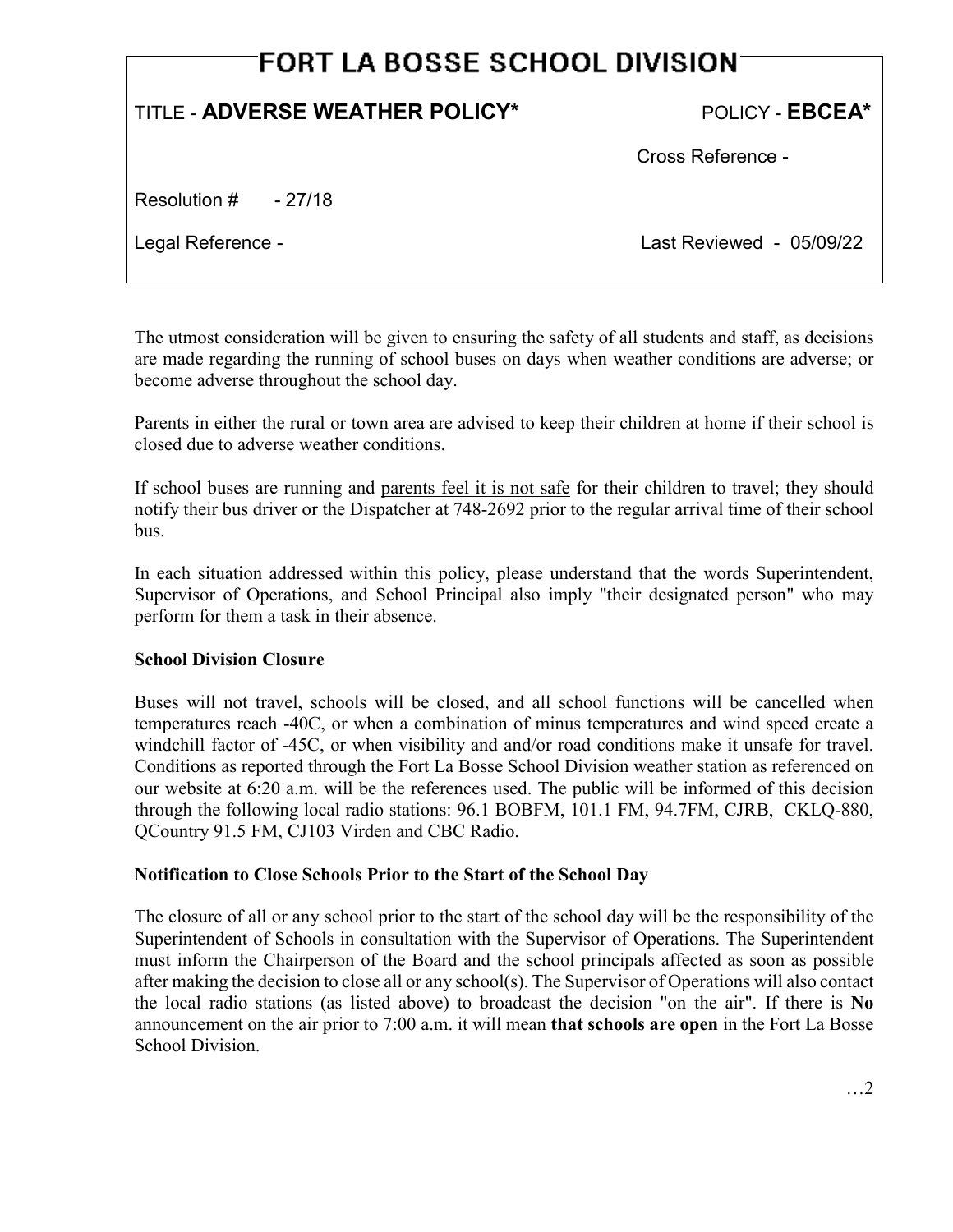Policy **EBCEA\*** Page 2

#### **School Attendance Area Closure**

- 1. If all school buses in a school attendance area are not running due to inclement weather, **only the school or schools in that attendance area will be closed.**
- 2. The bus drivers, **as a group in each attendance area, must** make the decision prior to 6:35 a.m. as to whether it is safe or unsafe to travel on mornings when driving conditions are potentially hazardous due to road conditions or visibility.

 **If the majority of school bus drivers in an attendance area** feel that conditions are too dangerous to leave home, no school buses will run in that school attendance area and the school(s) will be closed. Each bus driver must then notify the "contact people" on their bus route that their school bus is not running and that the school(s) is closed.

3. The contact driver(s) for that school attendance area (as identified by the Supervisor of Operations) must notify the Supervisor of Operations **immediately** of the decision not to run school buses. The Supervisor of Operations will inform the Superintendent of the closure. The Supervisor of Operations will then contact the local radio stations and inform them of which schools are closed. The Superintendent will notify principals of the schools in which those affected students attend.

#### **Route Closure**

If a school bus driver leaves home and then finds that road conditions do not permit him to safely continue on his route, he must immediately inform the Dispatcher of his decision to return home. The Dispatcher will then contact the route "contact people", who, in turn, will phone the other parents on the route. A number of route closures in any given attendance area may not necessitate a school closure in that area. In cases where a bus route is closed and parents decide to drive their children to school, a bus will not be provided for the afternoon trip back home and parents should pick up or make alternate arrangements for their children.

#### **Decision for Early Departure from School or to use Billets**

- 1. Students, who arrive by school bus, will remain at school all day unless the absence is authorized. School buses will operate only at the regular pick up and dismissal times. Except however, if through the course of the day, weather conditions are deteriorating; the contact driver or designate in consultation with the Principal will make a decision to either bus students home early, at dismissal time, or use the billets. The principal shall notify the Superintendent of the particulars of the decision. If the decision is made to bus students home early, all students will return home and the school will be closed. The school bus drivers **must not drop off students** if they are unsure that a parent or guardian is at home. Notwithstanding the above, the Superintendent has the authority to make the decision on early dismissal.
- 2. In cases of **"Early Departure"**, school bus drivers will ensure that those students who were on the school bus to come to school; are back on the bus for the return trip home. If students are missing, the driver will inform the sending school before leaving.